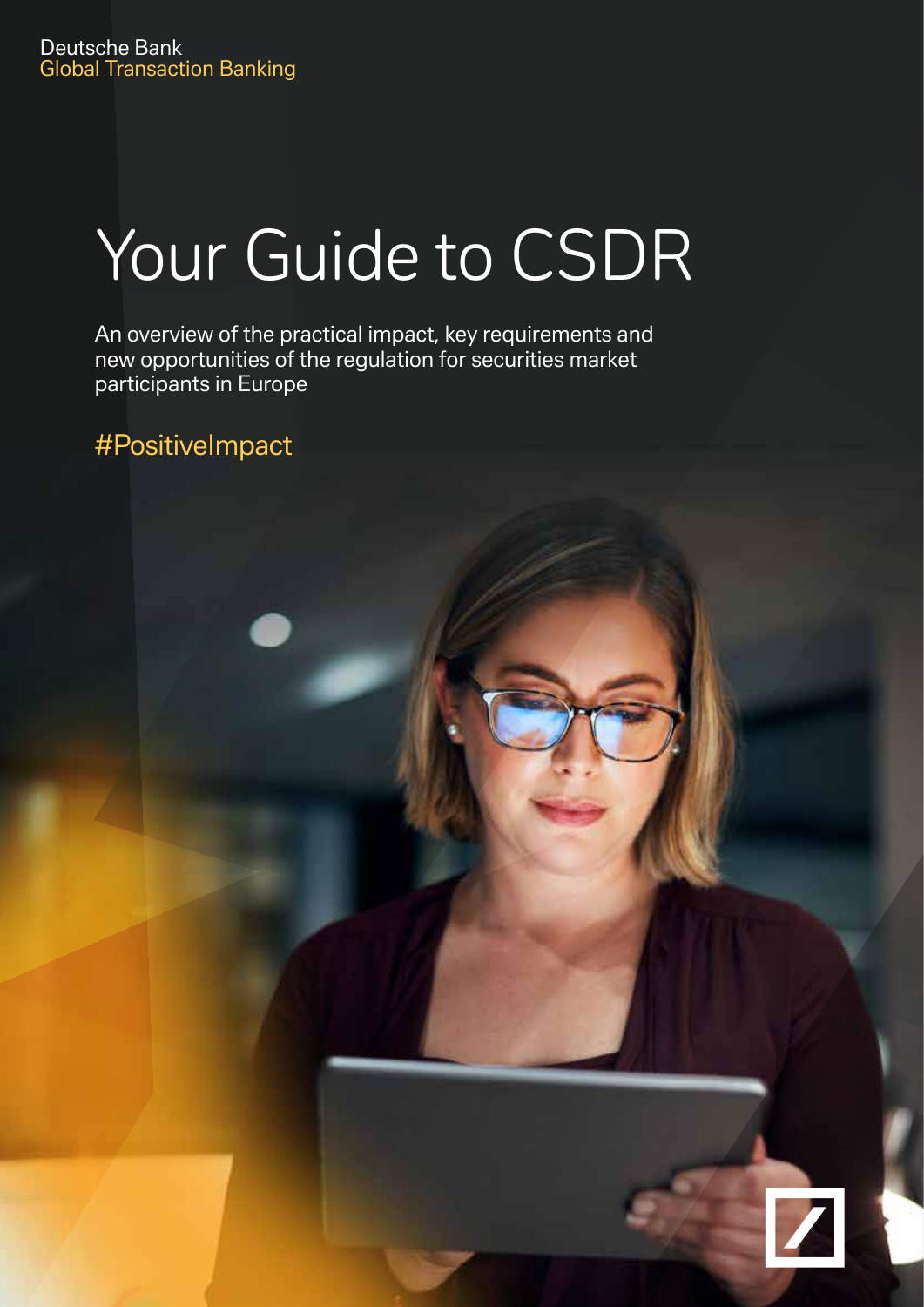# **Contents**

| Foreword       |                                          | 3              |
|----------------|------------------------------------------|----------------|
| $\mathbf 1$    | The final piece of the post-trade puzzle | $\overline{4}$ |
| $\overline{2}$ | <b>CSDR</b> in a nutshell                | 6              |
| 3              | What might CSDR mean to you?             | 8              |
| 4              | The industry response                    | 12             |
| 5              | CSDR – an opportunity for the industry   | 13             |
| 6              | Navigating the challenges of CSDR        | 14             |
| 7              | All eyes on implementation?              | 15             |
| 8              | <b>Beyond CSDR</b>                       | 16             |
| 9              | Conclusions                              | 17             |
| 10             | References                               | 18             |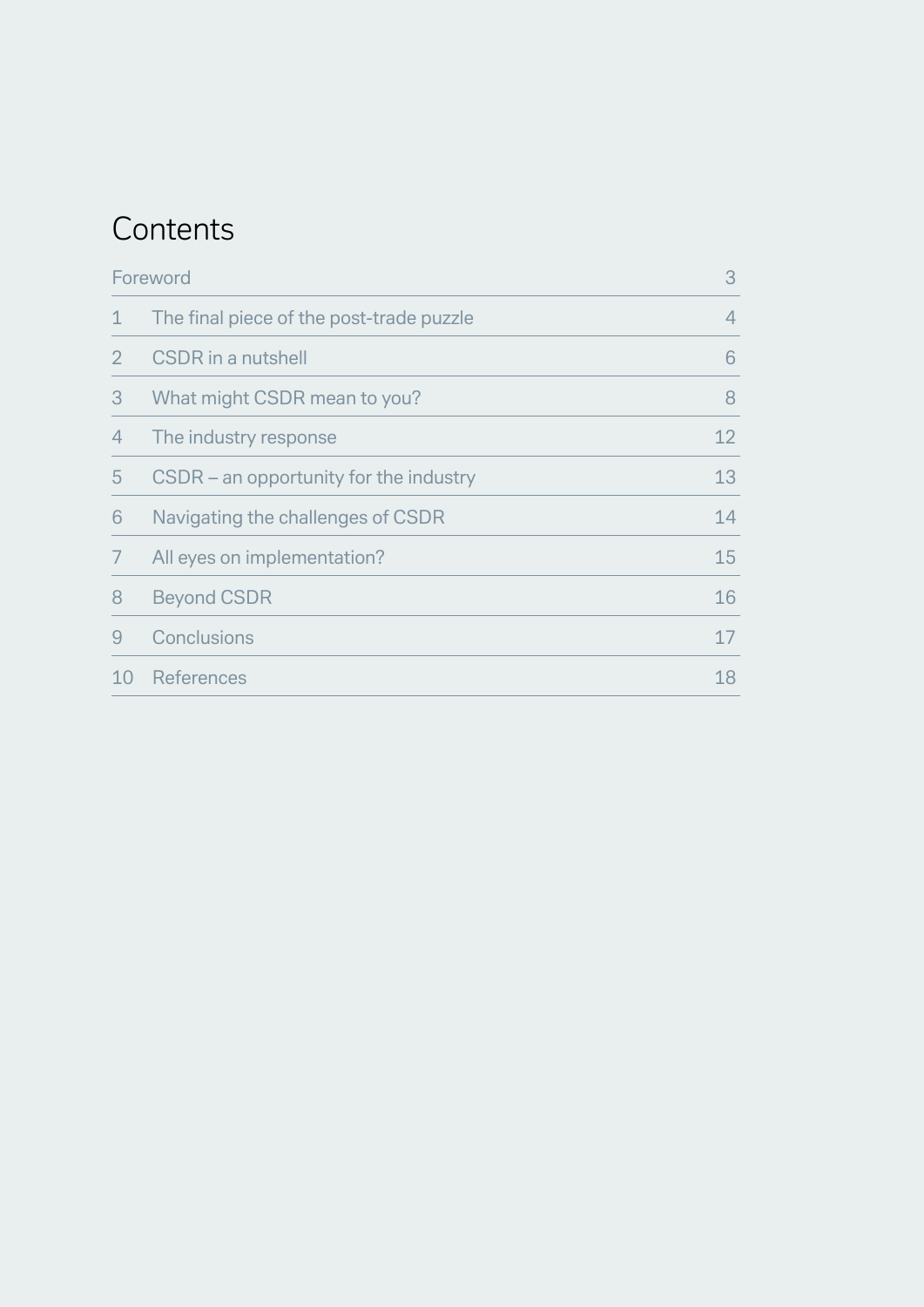# Foreword

Having already implemented a T+2 settlement cycle across European markets ahead of Target2-Securities, the *[Central](https://eur-lex.europa.eu/legal-content/EN/TXT/?qid=1539251798323&uri=CELEX:32014R0909)  [Securities Depository Regulation \(CSDR\)](https://eur-lex.europa.eu/legal-content/EN/TXT/?qid=1539251798323&uri=CELEX:32014R0909)* now progresses with measures to further strengthen and protect the CSDs, their participants and investors and to achieve consistency and standardisation across the CSDs in Europe

Measures include a new central securities depositary (CSD) licence, asset protection requirements including reconciliation and account segregation and a comprehensive set of requirements to enhance the efficiency and transparency of securities settlement in Europe including a new settlement discipline regime.

With the final regulatory text on settlement discipline now published by the European Commission, and with solutions being discussed and recommended throughout the industry at this critical point in the deployment of the regulation, Emma Johnson and Marko Niederheide from Deutsche Bank Securities Services' Regulatory Market Advocacy team highlight the practical impact, key requirements and new opportunities brought by CSDR.



#### Figure 1 Summary of the post-trade regulatory journey



Emma Johnson Director, Securities Services Regulation and Market Reform, Deutsche Bank



Marko Niederheide Director, Business Control Unit – Market Advocacy, Deutsche Bank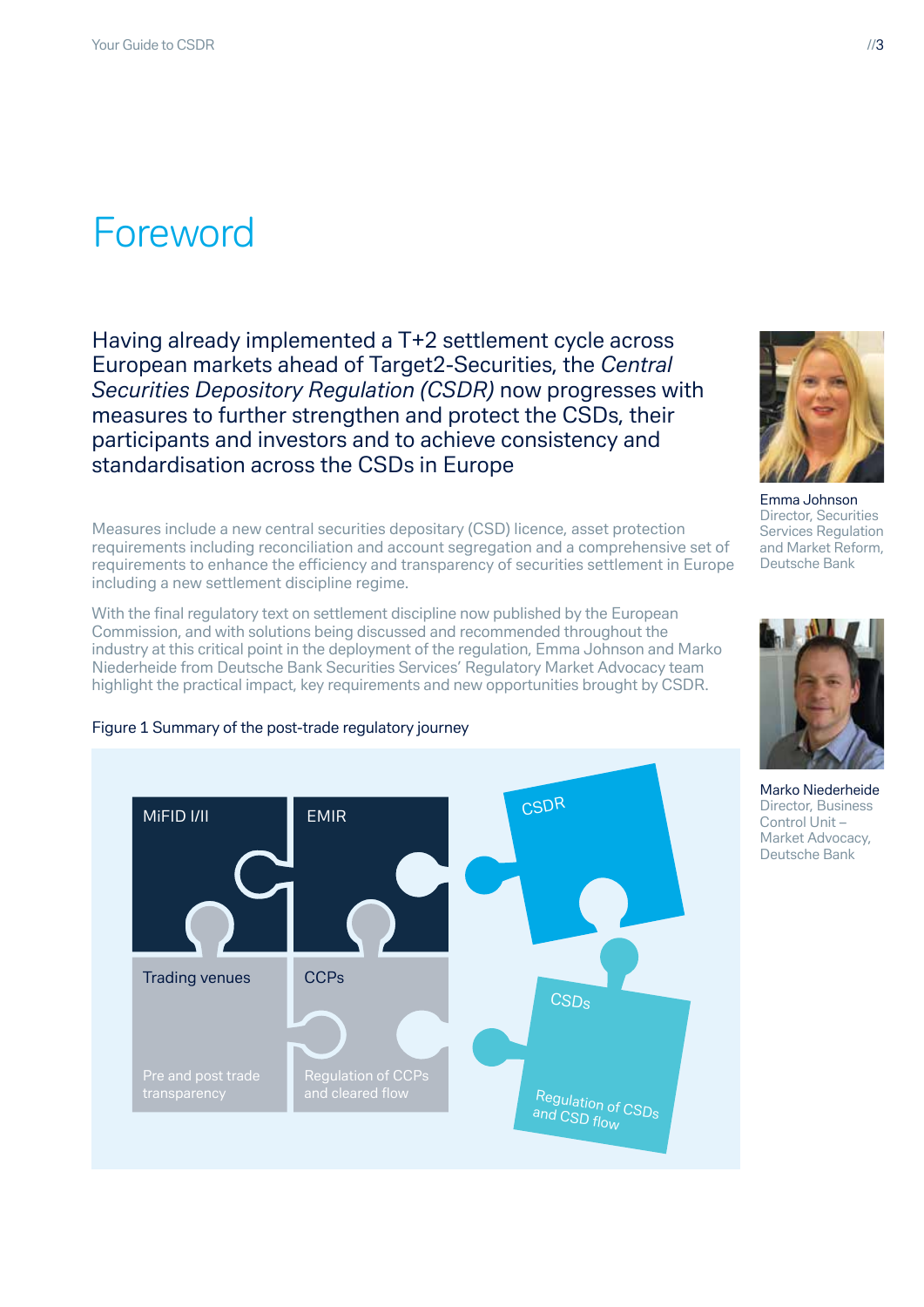1

# The final piece of the post-trade puzzle

### 1.1 A regulation for CSDs?

Complementary to and consistent with the European Market Infrastructure Regulation (EMIR) for central counterparties (CCPs) and the Markets in Financial Instruments Directive II (MiFID II) in respect of trading platforms, the 76 articles of CSDR and their respective implementing rules, guidelines and Q&A documents aim to:

- Enhance the safety, efficiency and consistency of securities settlement in Europe with a particular focus on cross-border transactions.
- Recognise the systemic importance of CSDs and introduce single rules, standards and prudential requirements to increase the resilience and standards for the European CSDs, including strict access and conduct of business rules.
- Provide a consistent regulatory approach to the settlement systems and processes across the European Union essential for the success of T2S in creating a harmonised crossborder European settlement landscape.
- Harmonising the diverse national rules regulating securities settlement and the varying rules and standards of the CSDs in the European Union.

#### To achieve this, CSDR sets out a number of uniform obligations on CSDs and market participants, including:

- A single set of prudential and supervisory requirements for CSDs and other institutions providing banking services ancillary to securities settlement.
- The requirement for CSDs and in turn the CSD participant to offer their clients a choice of omnibus or individually segregated accounts.
- A set of measures to prevent settlement fails including cash penalties and the mandatory buy-in of trades that fail to settle from the fourth business day after settlement due date.
- Dematerialisation representing all transferable securities in book entry form (i.e. electronically) recorded in the CSDs before trading on regulated trading venues.
- Freedom of issuance in any EU member state. This provides issuers with a choice of CSD and is not obligated to use the CSD in which they are domiciled.

### 1.2 Who else does CSDR affect?

Despite CSDR imposing a number of mandatory obligations on the CSDs in Europe, the impact and focus of the regulation is not directed solely at the CSDs. Many of the obligations also manifest further down the securities value chain, including the CSD participants and their clients. This creates a shared responsibility throughout the post-trade securities landscape. Examples include:

- ISO compliant messaging from CSD and CSD participants for settlement related communication may require technical adjustments.
- Requirements for CSDs to maintain robust position reconciliation and controls including ensuring that their participants reconcile their records on a daily basis.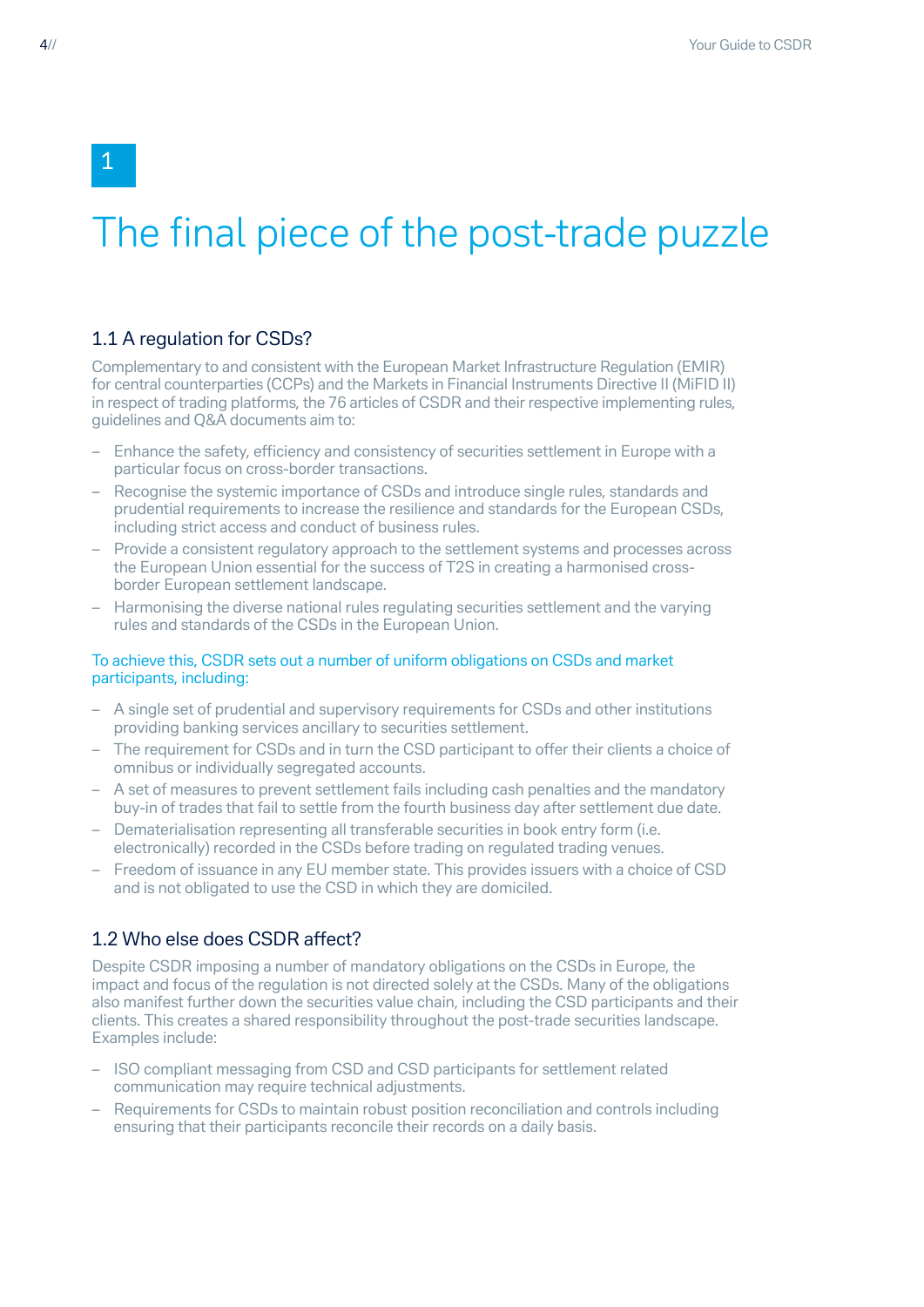- Requirement for the CSDs to identify and declare risks presented to their operation by their key participants to their national competent authority, which could mean that certain clients might have to be disclosed to the CSD if they form a sufficiently high enough portion of the CSD participant's volume.
- Penalties for failed settlements, mandatory buy-ins and tighter rules around trade allocations and confirmations will have implications for securities actors from the investor through to the sub-custodian.

A topic requiring particular attention from CSD participants and their clients will be penalties for failed settlements, mandatory buy-ins and tighter rules around trade allocations and confirmations which will have implications for securities actors from the investor through to the sub-custodian.

These requirements mean that CSDR is a community topic for CSDs, their participants and their clients.

# 1.3 Timeline

Figure 2 Summary of CSDR implementation timeline

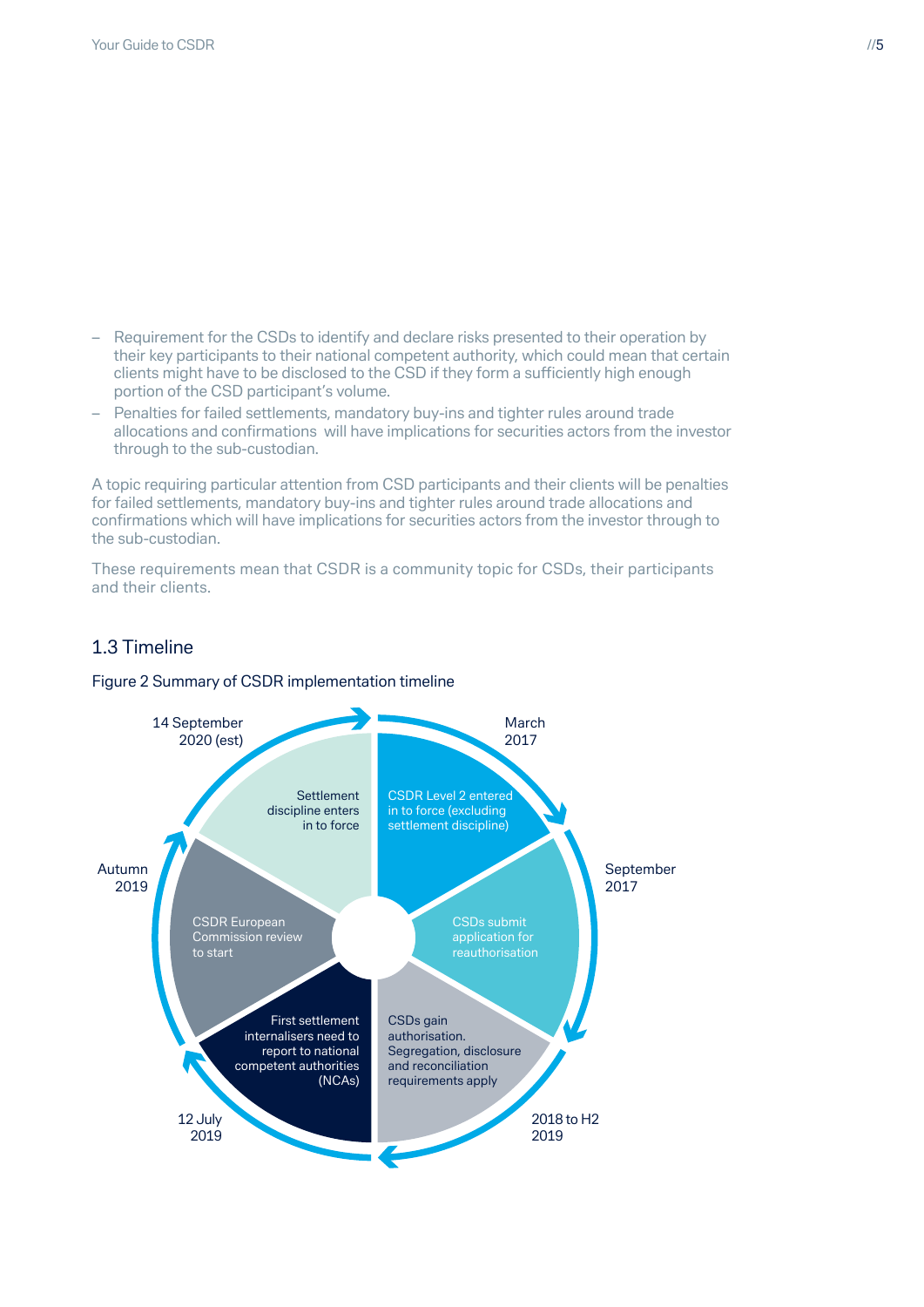# CSDR in a nutshell

With CSDR covering a wide range of requirements, getting to grips with it might be difficult. Hence, the below overview of major categories and their respective bullets should be considered. These categories set out the requirements for CSDs to obtain their new licenses and what the regulation means for CSD participants, the reporting of internalised settlement and the settlement discipline regime that CSDR introduces.



### 2.1 Theme 1: CSD requirements and authorisation

CSD authorisation – All CSDs in the EU/EEA require new licences to continue to provide their services

- Potential changes to CSD pricing and T&Cs.
- Deadline for CSD application to their regulator was 30 September 2017.
- Despite some licences being awarded (Baltics, Austria, Portugal) the majority of licences are expected to being issued throughout late 2018 to Q2 2019.

#### Daily reconciliation of securities (Articles 36 and 37) –

Mandatory at the point a CSD is authorised under CSDR

- CSDs must reconcile daily the number of securities submitted to them vs. what they have recorded in their participants' accounts.
- CSD participants must reconcile daily their records with the information received from the CSD.
- Issuers, registrars, issuance agents, Transfer agents and Common Depositories are also required to reconcile vs the CSD.

#### Segregation and disclosure (Article 38) – Mandatory at the point a CSD is authorised under CSDR

- CSDs to offer clients a choice between omnibus and individual client segregation.
- CSD participants to offer clients a choice between omnibus and individual client segregation.
- Public disclosure of the risks, costs and protection levels of each account type.
- Public disclosure of the legal implications including national insolvency laws.



## 2.2 Theme 2: Internalised settlement

#### Settlement internalisation refers to the requirement of Article 9 to report all settlement not taking place at a CSD to the national competent authority. Reporting is required:

- On a single legal entity identifier (LEI) basis including branches. EU subsidiaries have to submit their own report.
- Aggregated by volume and value differentiated by: Financial instrument/type of transaction/type of client/ identification of issuer CSD/failed transactions.
- Quarterly, due 10 business days after quarter end. First report due on 12 July 2019.

#### Are you a 'settlement internaliser'? As a simple rule of thumb, you will be classed as an 'internaliser' if:

- a) You receive a settlement instruction from a client but do not forward it on to another entity along the securities holding / settlement chain such as a custodian or a CSD.
- b) A settlement instruction results in a transfer of securities from one securities account to another without the securities movement taking place externally on the securities settlement system of the CSD (i.e. settlement takes place in the books of the settlement internaliser)

2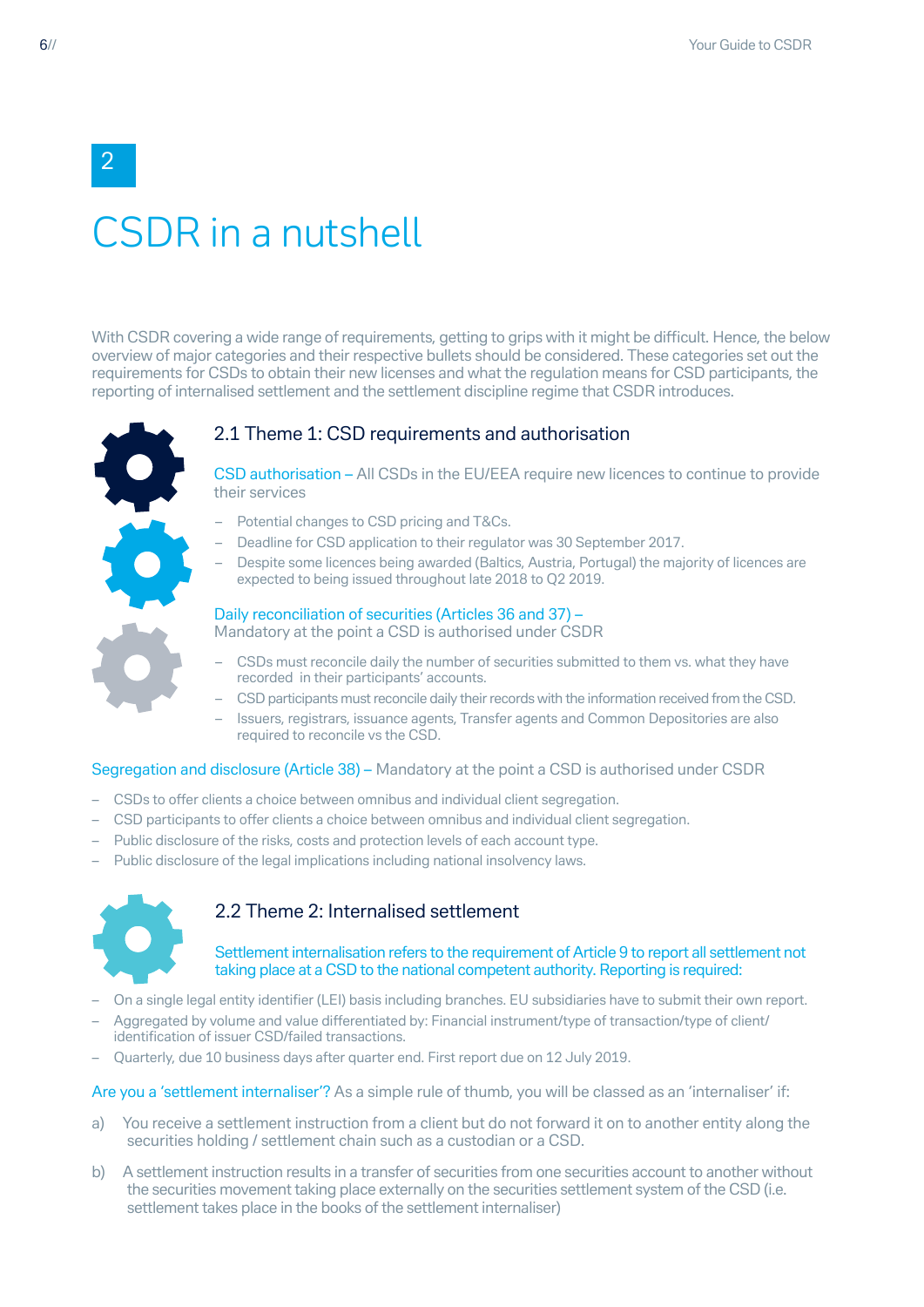Of course the above are broad simplifications and we recommend that you conduct a thorough review of your activity to identify any instances where you may be required to report. *[The ESMA Guidelines on](https://www.esma.europa.eu/press-news/esma-news/esma-finalises-guidelines-how-report-internalised-settlement)  [Internalised Settlement](https://www.esma.europa.eu/press-news/esma-news/esma-finalises-guidelines-how-report-internalised-settlement)* provides an overview of what is in scope and what is not. It might also be helpful to reach out to your local trade association.

## 2.3 Theme 3: Settlement discipline

CSDR's most significant requirement for CSD participants and their clients is the settlement discipline regime. The impact to the securities industry in Europe will be felt most by the Regulation's Articles 6 and 7 from the investor through to the CSD. The headline requirements are PREVENT, ADDRESS and MONITOR and REPORT settlement fails and include:

#### PREVENT: Allocation and confirmation

- Written allocation and confirmation required same day or by 12pm the next day.
- Investment firm to confirm to client within two hours following receipt of allocation / confirmation.
- Allocation to contain (inter alia): Transaction Code in ISO format and standard settlement instruction (SSI) information.
- Promotion of use of electronic tools.
- There are no penalties for non-adherence, however, done efficiently it sets the foundation for timely settlement reducing exposure to penalties / buy-ins.

#### MONITOR: Monitor and report

- Transparent settlement efficiency rates; Top 10 lowest reported monthly.
- A CSD participant will be deemed to consistently and systematically fail when its settlement efficiency is 10% lower than market average.

### ADDRESS: Mandatory buy-In

- Transactions failing after SD+4 will be subject to a buy-in.
- Potential delay of execution for less liquid securities (7–15 days).
- SFTs are exempt up to a maturity of 30 business days (first leg only).
- Possibility to 'pass-on' buy-in notices for flat-traded positions.
- Buy-in agent to be appointed to effect the buy-in against the failing trading member.

Increasing the settlement efficiency will not only be crucial for banks but it will also require CSDs to enact meaningful changes. The effort to ensure compliance with CSDR's settlement discipline rules is significant and will command enormous resources from all participants involved.

The settlement discipline rules will enter into force on 14 September 2020.

#### PREVENT: Processing and matching

- CSDR requires standardised settlement matching fields including population of transaction type field.
- Changes to SWIFT templates and SLAs may be required.
- Standardised settlement matching tolerances of  $€2 > €100K / €25 < €100K$ .
- Continuous Real-time Matching.
- Bi-lateral cancellation.
- Hold and release.
- Partial settlement.
- Recycling on unsettled transactions.

#### ADDRESS: Cash penalties

- CSDs to apply penalties to transactions which fail to settle on intended settlement date (ISD) or that are input and matched after the ISD.
- Penalties to be calculated daily from ISD through to settlement or buy-in date.
- Penalties to be levied against the CSD participant for redistribution to the nondefaulting CSDparticipant.
- The level of penalty takes into consideration the instrument, liquidity and transaction type.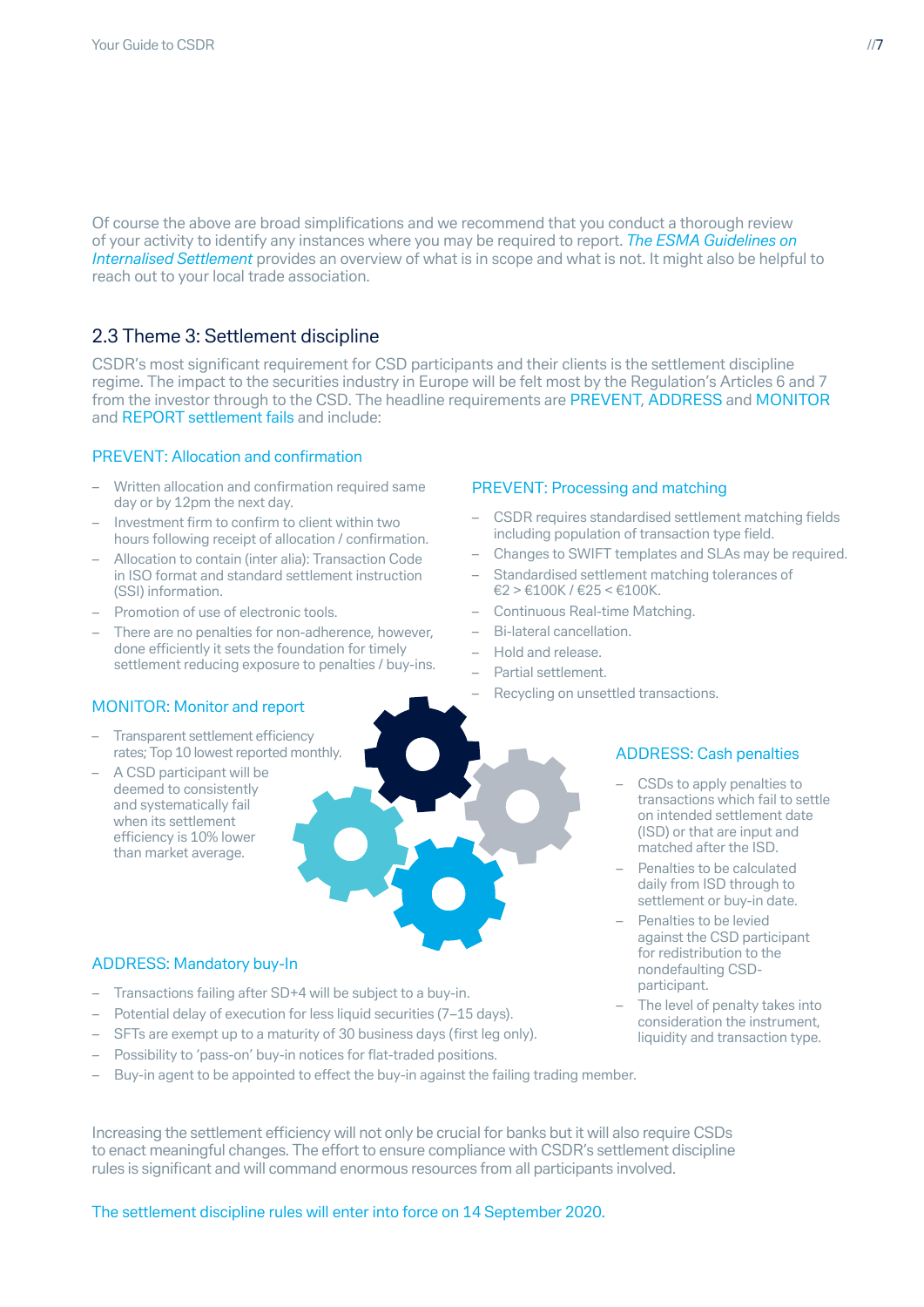# An eye on what CSDR might mean for you?

There are many shared responsibilities, obligations and changes required in meeting the CSDR requirements but some are also sector specifics. Figure 3 provides a highlevel overview of how securities market participants – namely the CSDs, the Central Counterparties, the direct CSD participants, the sell-side, the buy-side and the securities lenders – are impacted by CSDR's requirements.



and might often sit on the wrong side of failing to the CCP. This will cause you to be hit with penalties and buy-ins which you might try to pass on to your clients. Your volume is high and your market coverage broad. You may contract directly with a CSD or you may interface with a sub-custodian. Regardless of your model you will be heavily impacted by the settlement discipline regime in every sense: confirmations and allocations, cash penalties and buy-ins. There is work to do.

#### Pay attention to CSD authorisation (including reconciliation, segregation and disclosure)

If you are a direct participant of a (International) CSD you should take note of: the status of their new licence, any changes to their terms and conditions as part of their authorisation process, pricing, account structure and disclosure.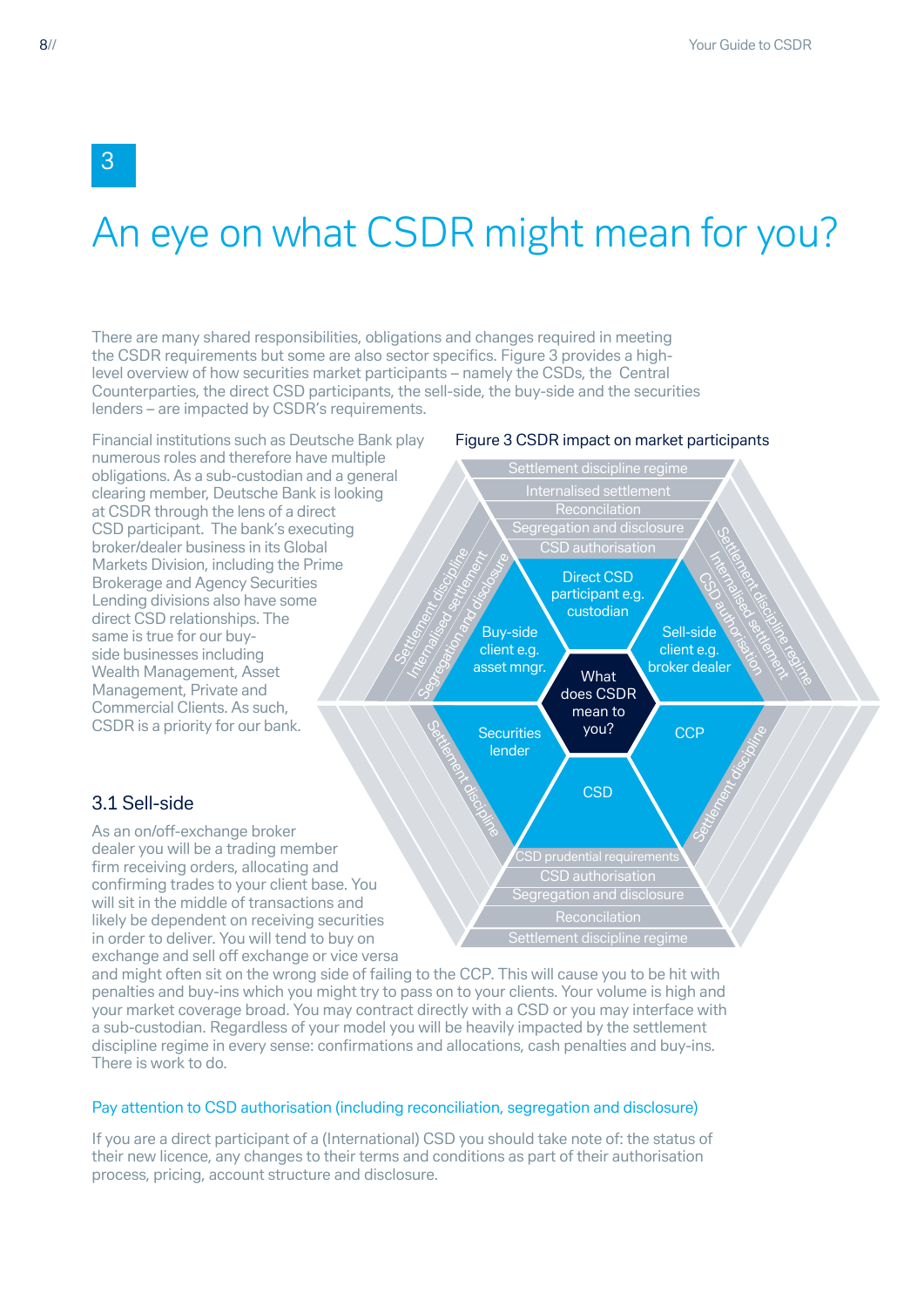#### Beware of settlement internalisation

Do you internalise any of your flow and act as a prime broker? By internalising do you cross/ balance/settle across your books rather than instruct your custodian or CSD? If you do then this should be a priority to identify any scenarios ready to report to the national competent authority of the CSD where you are established by 12 July 2019.

#### Plan for settlement discipline

Whilst the industry associations and regulators align and agree a modus operandi for the processing of penalties and buy-ins (more on this in the next chapter) you could start to look at:

- How efficient and timely is your current confirmation and allocation process? Have you automated this to the extent possible?
- With settlement instructions (SSIs) to be a matching field in the trade confirmations how much of a benefit will 'doing more upfront' be to you?
- Have you engaged with your confirmation/broker matching provider to see what changes they are making that can benefit you?
- How often are you unmatched? How often are you the cause of the unmatched? How often do you amend your transactions after intended settlement date?
- Your current settlement efficiency rates: In which markets are you weak today? What are your fail reasons? Is there a pattern?
- Do you have certain clients/brokers who tend to fail more than others?
- How often are your deliveries failing?
- In the event of being bought-in what would the costs mean to your business?

## 3.2 Buy-side

As an asset manager you will be acting on behalf of the investor who might be a pension fund, hedge fund, sovereign fund, private equity fund, insurance company or another financial institution. You will access the market via a broker for execution and may appoint a global custodian or prime broker who will hold your assets to perform the settlement and safekeeping. In the booking, transmission and flow of client orders you may internally settle trades. As a client facilitator you may offer contractual settlement thereby guaranteeing the settlement of securities transactions on intended settlement date. To mitigate your exposure to market vs contractual settlement you will rely on a securities lending/repo arrangement and borrow the securities required for settlement. Regardless of your model and intermediary relationships you will be heavily impacted by the settlement discipline regime and not so much by the CSD Authorisation.

#### Pay attention to segregation and disclosure

Your global custodian or prime broker will have either a direct or indirect relationship with an International CSD (ICSD), local CSD or settlement agent. These settlement providers will publically disclose the risk and costs for each account structure they offer. You may want to use this to review your current account structure.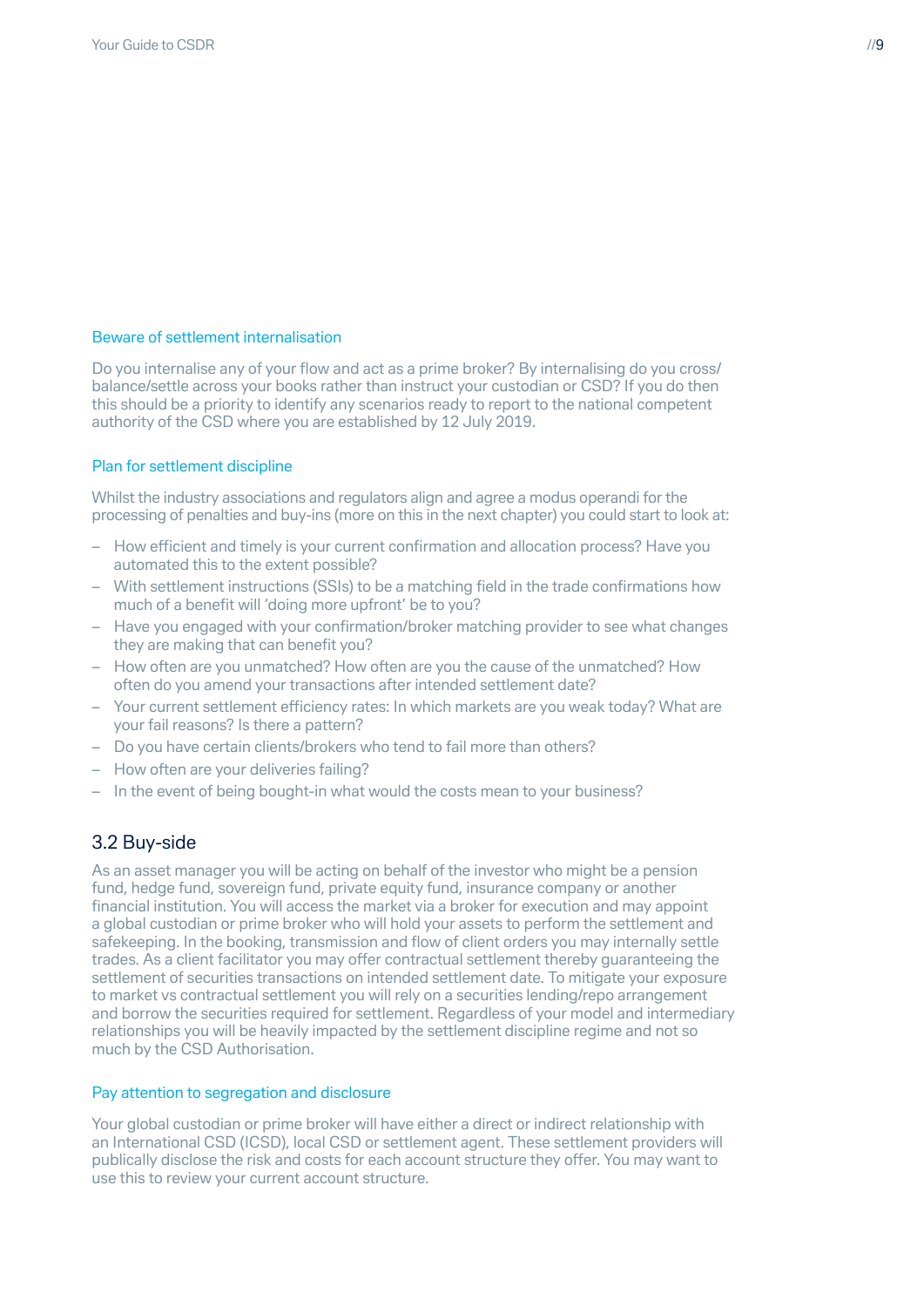### Beware of settlement internalisation

As an asset manager you are unlikely to internalise client settlement instructions as you do perform other functions. However, CSDR also brings asset managers potentially in scope of the reporting mechanism if they fulfil the criteria of internalisation. Again, the *[ESMA Guidelines on](https://www.esma.europa.eu/press-news/esma-news/esma-finalises-guidelines-how-report-internalised-settlement)  [Internalised Settlement](https://www.esma.europa.eu/press-news/esma-news/esma-finalises-guidelines-how-report-internalised-settlement)* may be of help in providing a good view of what is in scope and what is not and what should be considered in order to be prepared for 12 July 2019.

#### Plan for settlement discipline

As an asset manager you will probably be more on the positive side of settlement efficiency. You will be credited with penalties rather than having to pay them. You will likely be the party having to initiate the buy-in if the securities are not credited to your account after the prescribed time. In order to prepare for the settlement discipline requirements it is probably worthwhile to check the following:

- Are your affirmation, allocation and confirmation processes up to date? Do you communicate with your broker and custodian electronically within the suggested timeframes?
- Review your settlement efficiency for potential weaknesses as in the chapter above. Coordinate a review of how efficiency could be increased with your broker and your custodians.
- You may want to look for a potential buy-in agent who could organise buy-ins on your behalf should it be required.
- You will have to consider the consequences an unsuccessful buy-in will have to the value of the fund and how to mitigate them.

## 3.3 Securities lender

As a securities lending/repo desk you will be lending securities either as a business strategy such as portfolio management, financing and collateral management or for client facilitation lending to prime brokers to ensure timely delivery to their clients. You may sit in the middle of a lender and borrower instigating a series of transactions borrowing securities from a lender to deliver to a borrower. You may contract directly with a CSD or you may interface with a sub-custodian. Regardless of the business intention and operating model, lending transactions and collateral movements that result in settlement at the CSD will fall in to the scope of the settlement discipline regime – a whole new proposition for the securities lender. Preparation is required.

### Beware of settlement internalisation

Do you internalise any of your flow? By internalise do you cross / balance / settle across your books rather than instruct your custodian or CSD? If you do then this should be a priority to identify any scenarios ready to report to your national competent authority by the 12 July 2019. Again, the *[ESMA Guidelines on Internalised Settlement](https://www.esma.europa.eu/press-news/esma-news/esma-finalises-guidelines-how-report-internalised-settlement)* provides an overview of what is in scope and what is not.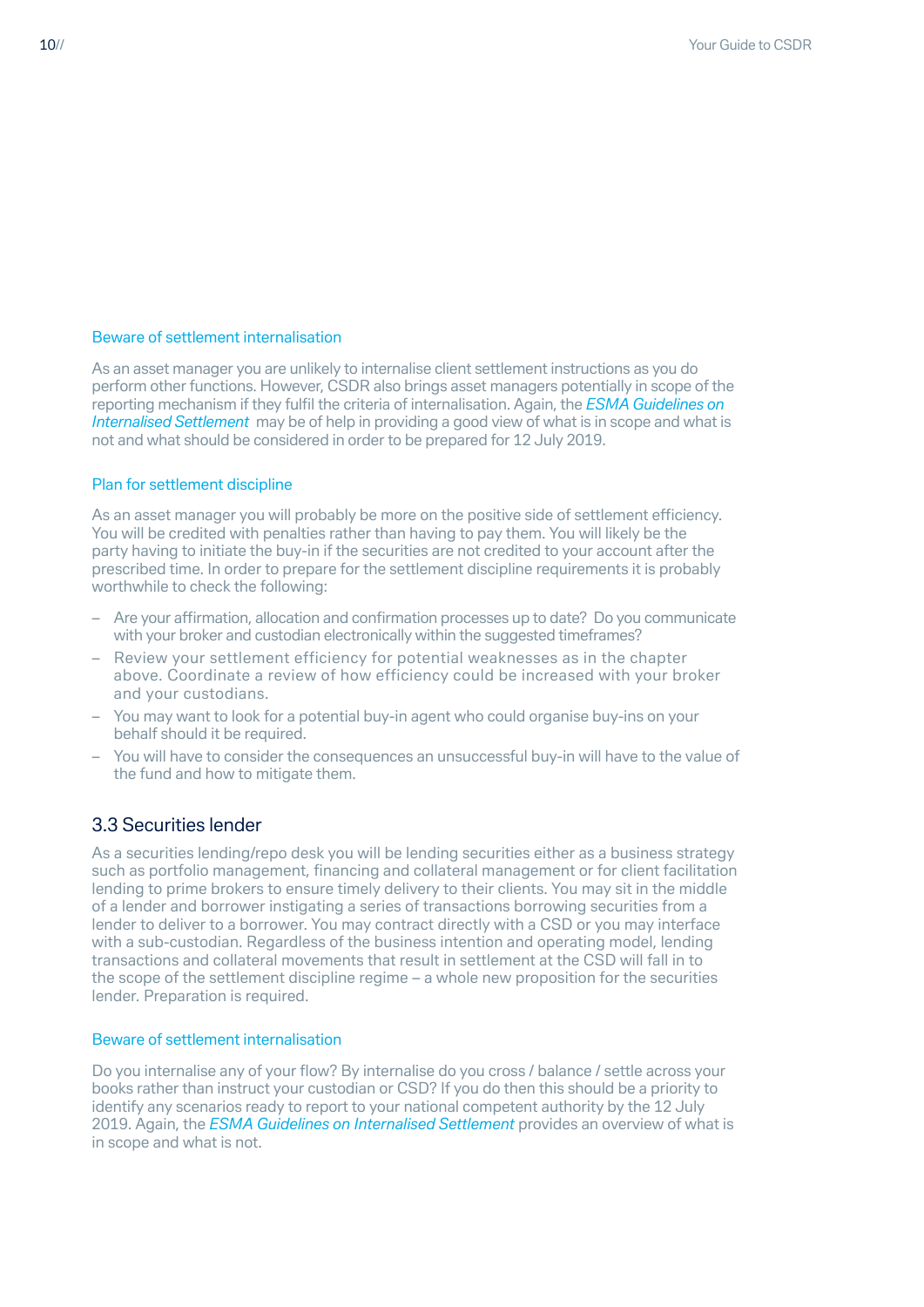#### Plan for settlement discipline

All failed borrow, lending and collateral transactions will be subject to cash penalties. A buy-in might have to be instigated for transactions which fail for more than four business days and will not benefit from the buy-in exemption which only applies to transactions where the intended settlement date of the second transaction is set within 30 business days after the intended settlement date of the first transaction. At this stage it is unclear how open transactions will be treated, but given that there is no second leg at the time of trading these trades will probably not benefit from the exemption. With this in mind, it is suggested that you consider:

- Pricing of transactions should be reviewed to cater for these new risks.
- Reviewing your client pool to identify which clients may not be delivering on time when securities are recalled. Also, consider tiered pricing in view of securities not being delivered on time.
- How efficient are your settlement processes to execute and deliver lending transactions late in the day,so a review of your custodian and market deadlines could be beneficial.

Aside from these considerations, there could also be a revenue opportunity for securities lenders to lend from their pools to institutions facing penalties and buy-ins.

## 3.4 What is Deutsche Bank doing about CSDR?

As a direct CSD participant Deutsche Bank is monitoring the CSD authorisation process closely for any changes to their terms & conditions. The bank's main focus to date has been Settlement Internalisation; identifying applicable scenarios, creating certain rules and data points in order for the architecture teams to start to build the report. However, in preparation for the requirements of the settlement discipline regime, Deutsche Bank is:

- Reviewing its processes to monitor / prevent fails.
- Working with clients to review current settlement efficiency levels and remedy weaknesses.
- Working on a mechanism to provide fail / participant information to CSDs for buy-ins.
- Reviewing its systems and processes to book penalties to the underlying clients.
- Evaluating extra-territorial impact of non-EEA clients transacting in the EEA.
- Checking its legal documents for any language needed to accommodate the CSDR rules.

Deutsche Bank actively participates in a number of trade associations and is enthused by the opportunity to collaborate with other participants on CSDR. The community impacted by this securities industry regulation has an opportunity to influence the sound implementation of such a pivotal regulation for securities post trade. There is a long way to go and a lot to be done, particularly considering the scale and implications of the settlement discipline regime, before September 2020.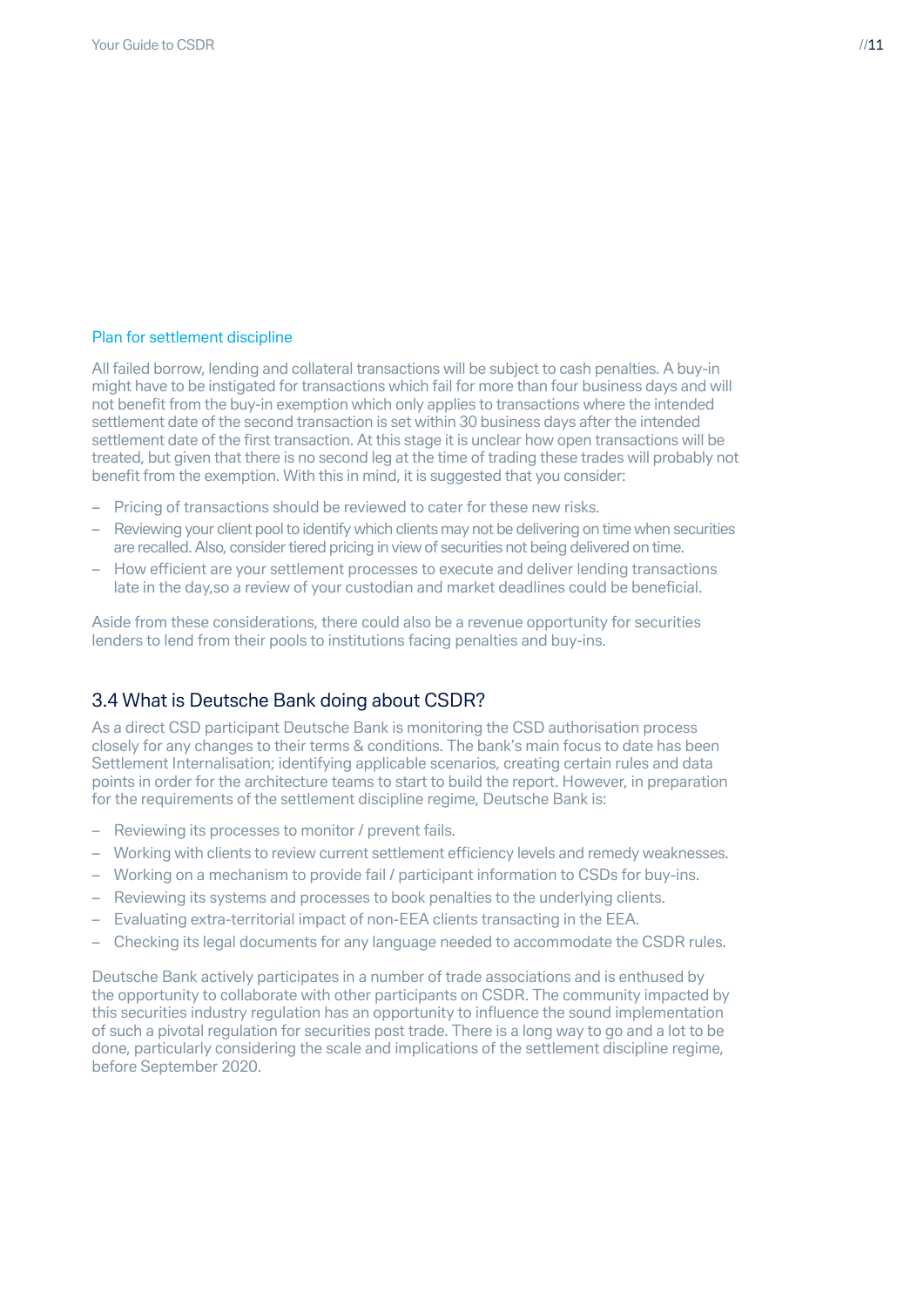# The industry response

As shown in the previous chapter the CSDR rules impact everyone in the industry. As a result the implementation of the regulation requires a united industry providing a common voice to ESMA and national regulators

#### 4.1 Common effort to interpret and address the rules

Following the publication of the different rules a number of market groups have been established at a local and regional level to address the challenge of implementation. This was done in order to cater for a harmonised interpretation of the rules but also to start the dialogue with market participants to address outstanding issues which needed to be clarified with the regulators.

Such positive collaboration has been sought by the regulators, who are looking for industry expertise to assist with defining operating solutions for the implementation of settlement internalisation and most notably settlement discipline. The latter challenge in particular has seen 'front to back' industry alignment in order to join the dots across the various sectors of the industry impacted by settlement discipline.



Right now the industry is finalising its interpretation approach

on how to report internalised transactions and address pending questions to the regulators. Despite having clear rules and detailed guidelines not every possible use case fits into the rules and needs to be considered.

In the same context the industry has been working together across sectors to define a new market practise on how to deal with buy-ins going forward. With buy-ins impacting not only the trading parties, a dialogue is required to also include trading venues, CCPs (for the cleared transactions) and CSDs (for the reporting). However, best practice only works when everyone does it. We each have a responsibility to ensure that the operating proposals we so positively and proudly advocate are implemented.

#### 4.2 Deutsche Bank's contribution to the industry dialogue

Deutsche Bank has been at the forefront of the regulatory discussion from the initial publication of the draft CSDR rules in 2012. Since then it is actively engaging directly with regulators and through industry bodies. This includes chairing the CSDR task force of the Association for Financial Markets in Europe (AFME). In addition, through the bank's participation in the Association of Global Custodians (AGC), the European Banking Federation (EBF), the German Banking Association (BdB) and many local Trade Associations it has helped to ensure that the industry voice is heard and that the objectives of CSDR, namely higher settlement efficiency and therefore reduced settlement risks, are achieved.

4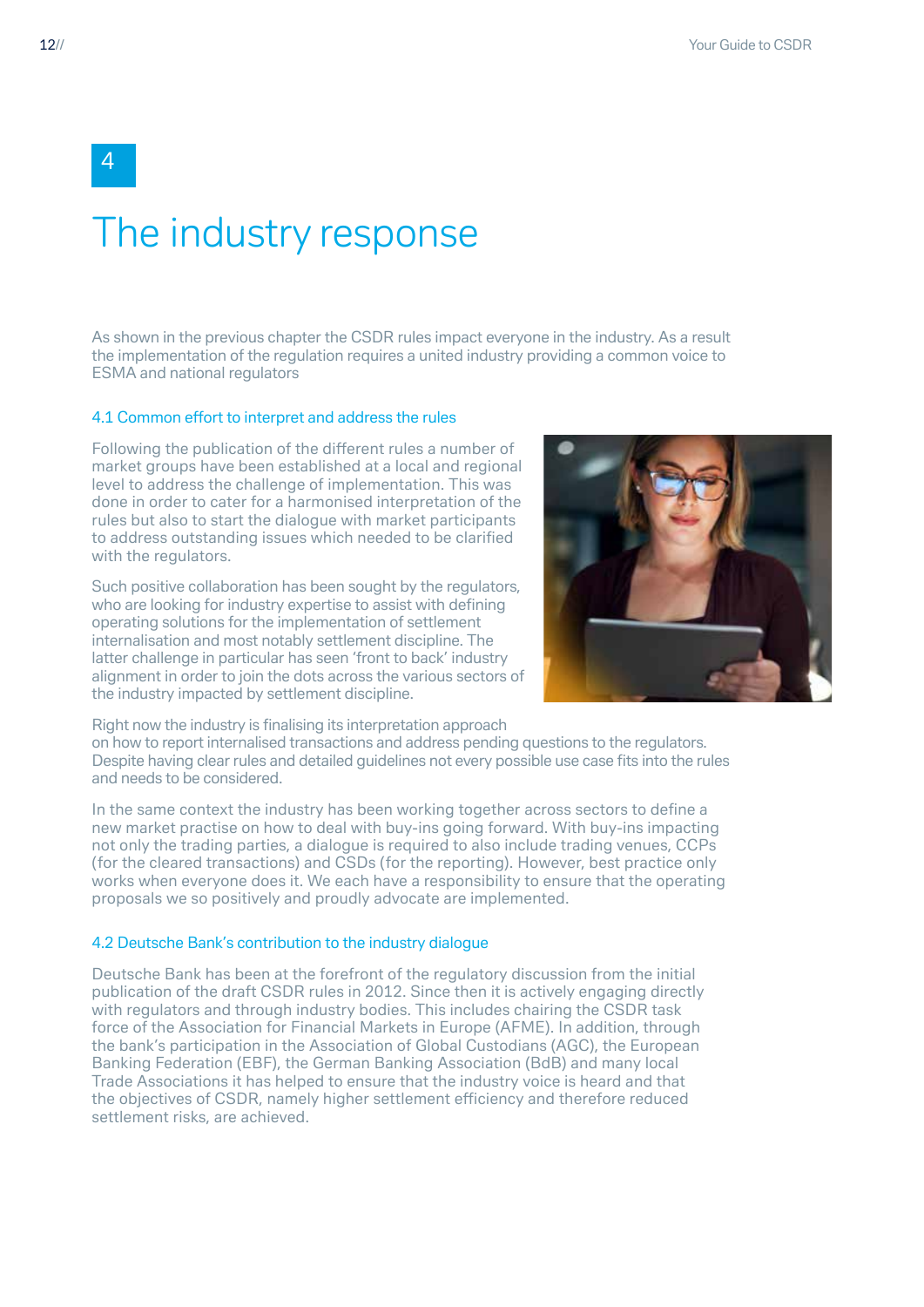# 5

# CSDR – an opportunity for the industry

CSDR is an opportunity to eliminate some of the inefficiencies and risks endemic in the posttrade operating model. As such CSDR is more than just an exercise in regulatory compliance but rather an open door for smart, cohesive industry best practice

#### 5.1 A best market practise on achieving settlement efficiency

High settlement efficiency is not just a prerequisite for safe, orderly and efficient markets but also the foundation for attracting and retaining investors. After all, this was one of the key post-crisis objectives for Europe. Regional rhetoric aside, a low fails environment also has financial benefit by reducing the impact of Risk Weighted Assets - a measurable benefit to any institution.

CSDR's standardisation of rules, messaging and processing functionality coupled with the demand for straight-through processing (STP) and improved data quality intends to drive efficiency. STP and transactional data such as SSIs have always been essential for ensuring settlement efficiency. MiFID II also required improvements to position adequacy namely close monitoring (by the investment firm) of the ability to deliver on settlement date and putting in place of remedial measures if this cannot be done. CSDR now lays down the gauntlet by introducing formal measures to ensure good market practice.

So what does good market practice look like? In your experience what markets are aspirational in their settlement efficiency? Of course, Asian markets could be used as an example even though they are not directly comparable as they are not inter-operable and do not in all cases have the true delivery versus payment mechanism (DVP) we have in the EU. However, these details aside, with their prioritised operational processing focused on prevention, proactive settlement matching and timely fails management when faced with the challenges of settlement discipline they are aspirational.

Beyond avoiding the cost of penalties and buy-ins Deutsche Bank has a vested interest in efficiency. CSDR shares the European securities regulatory spotlight with the revision of the Shareholders Rights Directive which has a dependency on high settlement efficiency. There is a clear need for a change of mind-set and priorities. As Deutsche Bank says; best practice only works when everyone does it.

#### 5.2 A call to action

As Deutsche Bank recommends, firms should spend time analysing their operational processes to identify why settlements fail and find remedies. There could be a common factor or link behind settlement fails across multiple clients and any such issues need to be fleshed out through client / industry engagement. The review should include all processes post the execution of a transaction on an exchange or with a broker. This may include reviewing the timeliness of clients' settlement instructions; trade matching performance analysis and assessing compliance with messaging standards. CSDR is a call to action for the industry to iron out inefficiencies and risks in post-trade – the more collaboration the greater the benefit. After all, poor operational procedures result in settlement failures.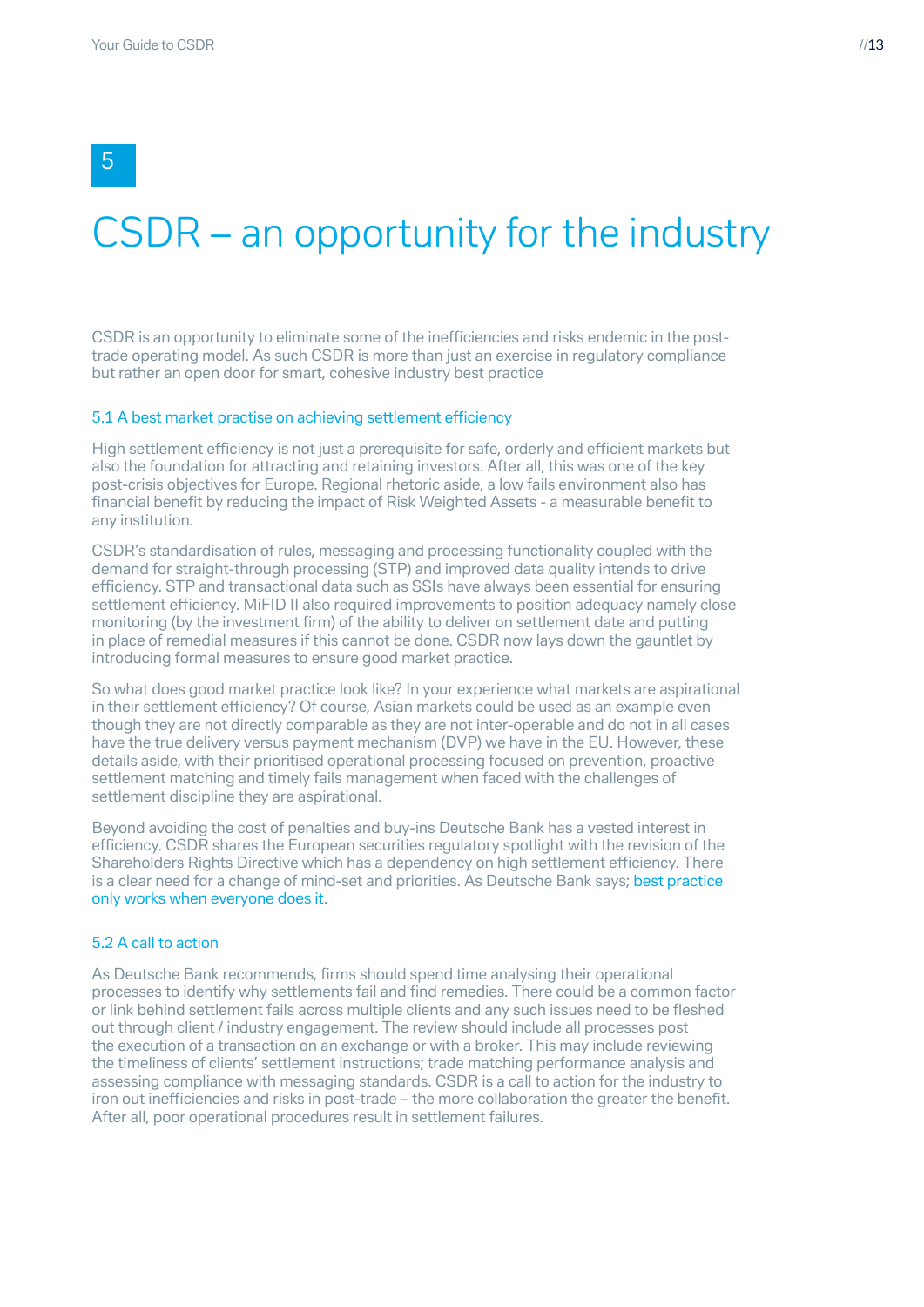# Navigating the challenges of CSDR

#### Figure 4 sets out the key items and processes to check when navigating CSDR.

#### Figure 4 CSDR navigation checklist

CSD authorisation

<u>!</u>

Prudential

#### CSD reauthorisation checklist (2018 – H2 2019)

#### A CSD participant? Track their authorisation and:

- Check the International Central Securities Depositary (I) CSD terms and conditions (T&Cs) for any changes
- Review your depot reconciliation processes

#### If you service clients you will need to:

- Review your securities account model and ensure you offer both omnibus and segregated accounts
- Publically disclose the costs, risk and protection levels of your account structures

#### Focus on settlement efficiency checklist

- Review your current settlement efficiency rates
- Identify our Top 10 failing counterparts, identify root cause and try to reduce failed trades
- If you service clients work with them to improve any weaknesses in their efficiency
	- Review current STP rates and identify roadblocks for timely and accurate processing
		- Review and cleanse client static data

#### Settlement internalisation checklist

**Settlement** malisati

- Identify any scenarios where you do not forward a client instruction (e.g to a settlement agent/CSD)
- Engage your technology team to scope and build your reporting template per legal entity

#### Settlement discipline checklist

- Review allocation confirmation templates adding new fields such as SSIs
- Engage with the trade associations to align with implementation proposals

**Settlement** discipline

- Understand how your (I)CSD will charge and credit penalties
- Review settlement prioritisation methodology to ensure proactive settlement matching
- Develop an internal process for the accrual of cash penalties
- Develop an internal process for the allocation and booking of buy-in trades
- Review legal documents and consider any clauses which may require updating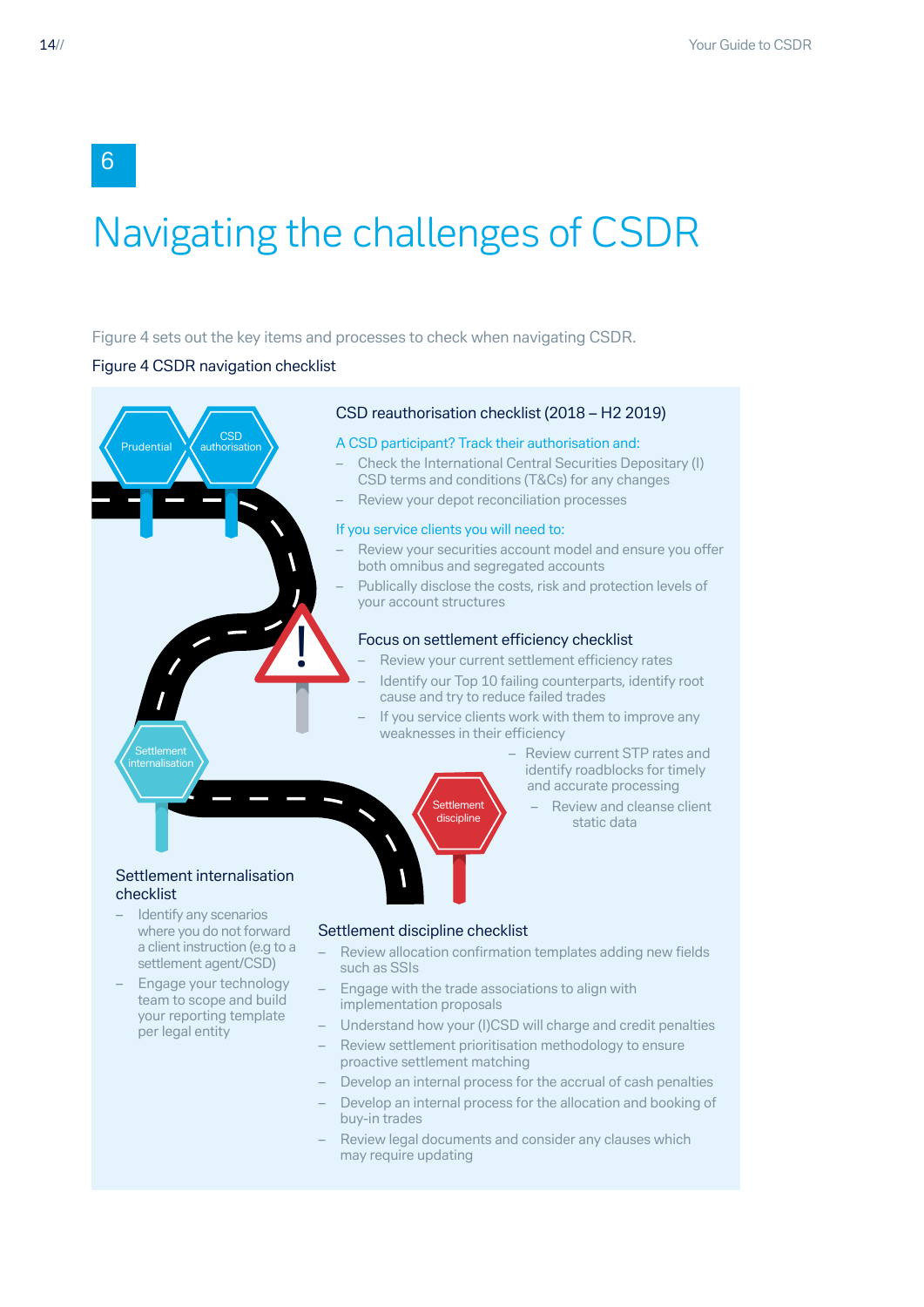7

# All eyes on implementation?

The answer is "yes" and "no". The industry knows that the settlement discipline standards will have to be implemented by 14 September 2020. However, at the point of this publication it is still unclear exactly 'how' as there are a number of questions which the industry needs clarity on in order for the standards to be implemented properly and uniformly. The priorities we believe are:

#### 1 Scope of the settlement discipline requirements: which instruments will necessitate buy-ins or pay penalties if the delivery fails?

So far there is no single list available that provides this overview which means that industry participants will have to collect the information from different databases and collate that information. If all participants were to do this in isolation it would mean there would be no single view of what is in scope and what is out of scope which then calls into question how the industry can then agree on the terms of a buy-in.

#### 2 Extra-territoriality

Despite being a European regulation, CSDR intends to extend the settlement discipline requirements to all trading parties trading in in-scope instruments, irrespective of whether they are based in Europe or elsewhere. The objective is clear: increase the settlement efficiency in European CSDs and the participants in the settlement chain are tasked to develop language that makes this clear and enforceable to all parties. This is a significant challenge. Non-European investors are advised to familiarise themselves with the new and upcoming rules in Europe. Playing by them could be favourable for those who settle their trades on time.



#### 3 Technology

In today's environment, with settlement efficiency typically in the 90+% range, a number of transactions still fail to settle. The importance of technology here can be illustrated by the following example:

Let's say you have 100 transactions for which a buy-in will become due. You may wonder how to manage these 100 buy-ins most efficiently. Since existing market practices are not proposing to cater for the automation of the increased buy-in scope under CSDR the industry will have to develop a solution that can be used by all market participants. For this to be adequately achieved new message protocols are likely to be developed, tested and rolled out.

*The above considerations all have to be addressed, clarified, developed and implemented in the next two years to be compliant when the rules finally kick in.* Participants who do not yet have a settlement discipline programme set up may be running late with the technical and legal implementation needed.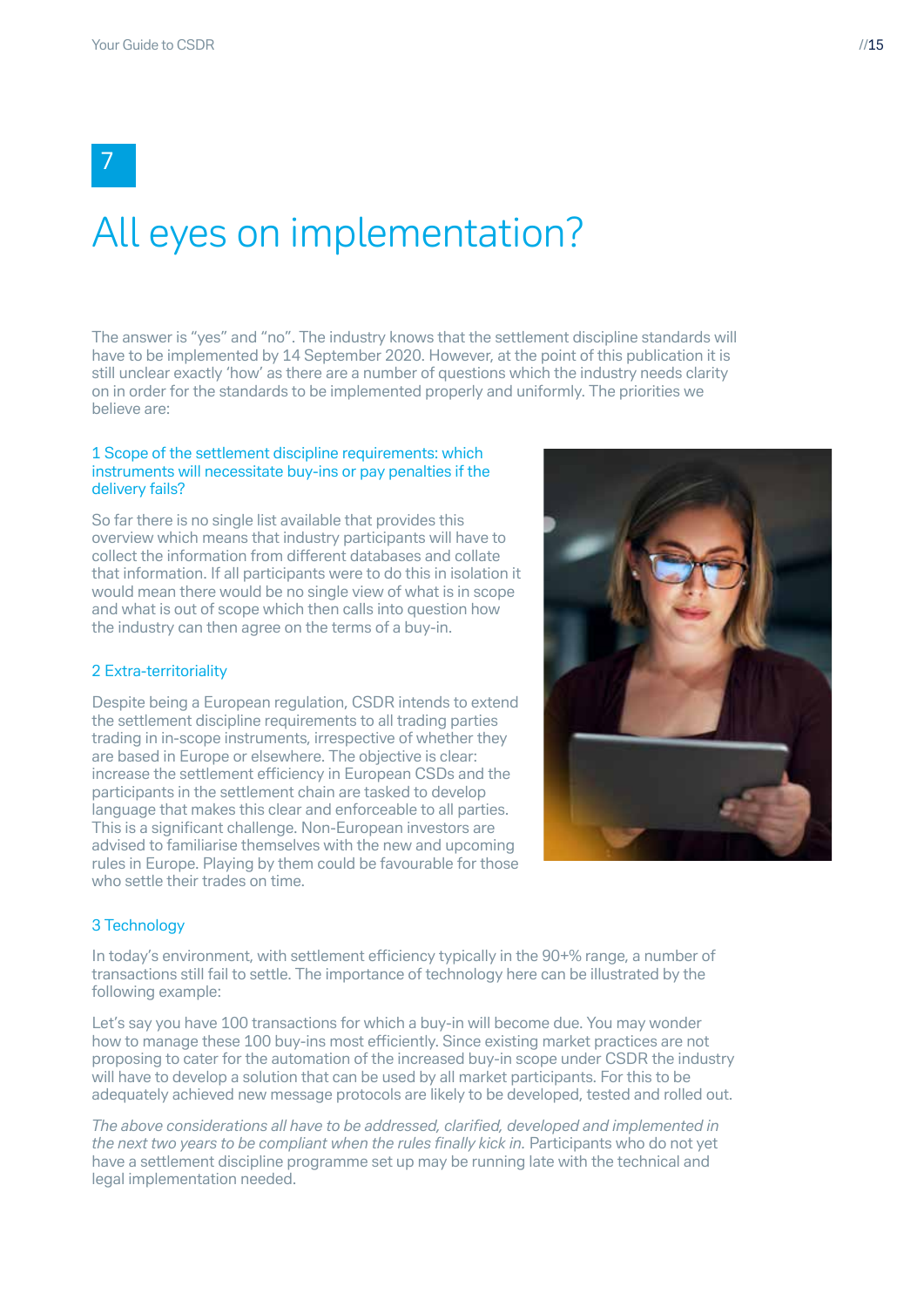# Beyond CSDR

It is important to remember that CSDR should not be considered in isolation and is part of an overall regulatory puzzle. When analysing your fails you may find that there are reasons beyond wrong SSIs or poor depot management. Some of your unsettled transactions might be due to, for example; inefficient settlement processes between different CSDs or tax registration requirements in certain countries. Still today, in post-T2S Europe, some clients do not want to settle a transaction "cross-CSD" e.g. Euroclear to Monte Titoli.

Why is this the case? The implementation of T2S in Europe has helped to abolish a number of the so-called "Giovannini Barriers" which the group had defined back in the early years of the century. These were the barriers identified by the European Commission which impede efficient cross-border settlement in securities within Europe.

However since then the world has changed and as such the European Post-trade Forum, at the request of the European Commission, evaluated those developments. In 2017 the European Post Trade Forum (EPTF) finalised its *[Report of the European Post-Trade Forum \(EPTF\)](https://ec.europa.eu/info/publications/170515-eptf-report_en)* on the barriers to efficient cross-border settlement and concluded that 12 barriers to an efficient and smooth cross-border market still exist. The industry has since been waiting for communication on how the European Commission will address these barriers of which many will need a revision of either European or local law. For eight of the 12 EPTF Barriers the report concluded that these can only be tackled by the European Commission or the member states.

Some of the barriers are already on the road to implementation, for example in the form of the revision of the [Shareholder Rights Directive](https://eur-lex.europa.eu/legal-content/EN/TXT/PDF/?uri=CELEX:32017L0828&from=en) (SHRD2) which comes into play in 2019 (in part) and in 2020 (shareholder identification and the provision of information on corporate actions). Therefore, whatever we do for [CSDR](https://eur-lex.europa.eu/legal-content/EN/TXT/PDF/?uri=CELEX:32018R1212&from=EN) we have to ensure that those solutions will be compatible with the requirements of SHRD2 whilst keeping an eye out for other potential changes that might be coming our way.



8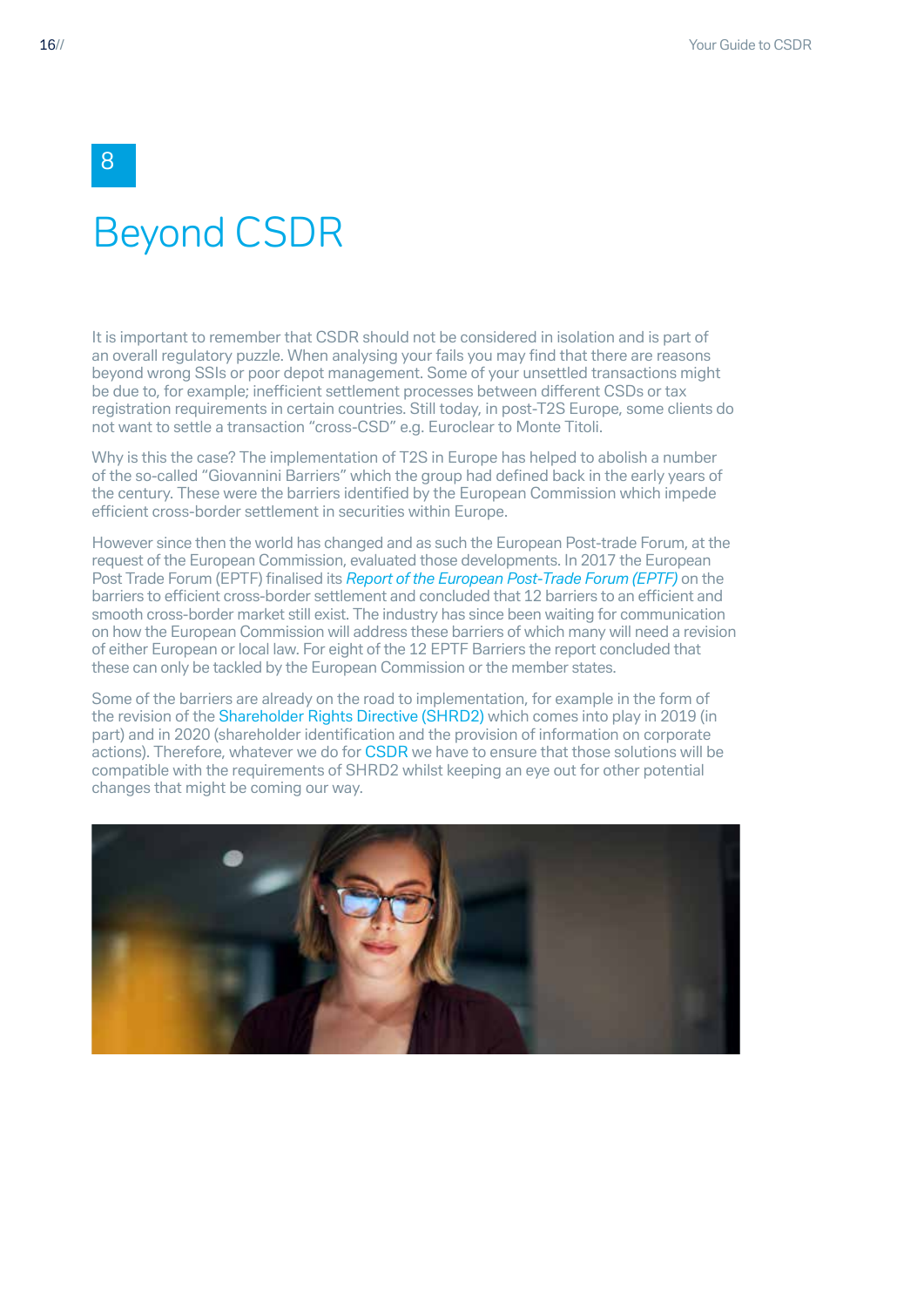# **Conclusions**

This guide sets out the practical impact of making CSDR part of your post-trade routine. It raises many questions between now and its implementation date 12 July 2019.

Fiona Gallagher, Deutsche Bank's Global Head of Securities Services comments,

We view CSDR as positive for the industry and are hopeful that it will bring greater efficiency and security into capital markets. Naturally, compliance will come at a cost but the regulation should be seen as a stepping stone for introducing better internal and bilateral operational processes.

We believe in CSDR and what it is trying to achieve. Change is required throughout the securities post-trade lifecycle and CSDR goes a long way to set the foundations for greater settlement efficiency and therefore investor safety.

#### James Cox, Deutsche Bank's European Head of Securities Services adds,

CSDR is seen as a priority within Deutsche Bank and for our clients. Given account holders are responsible for timely settlement, Deutsche Bank is focused on ensuring that we and our clients are operating optimally to minimise inefficiencies in settlement.

We hope you find this document useful in answering most, if not all, of them and we encourage you to reach out to the Securities Services Market Advocacy team for any further questions about these changes and how they impact you.

[CSDR@db.com](mailto:CSDR%40db.com%20?subject=) 



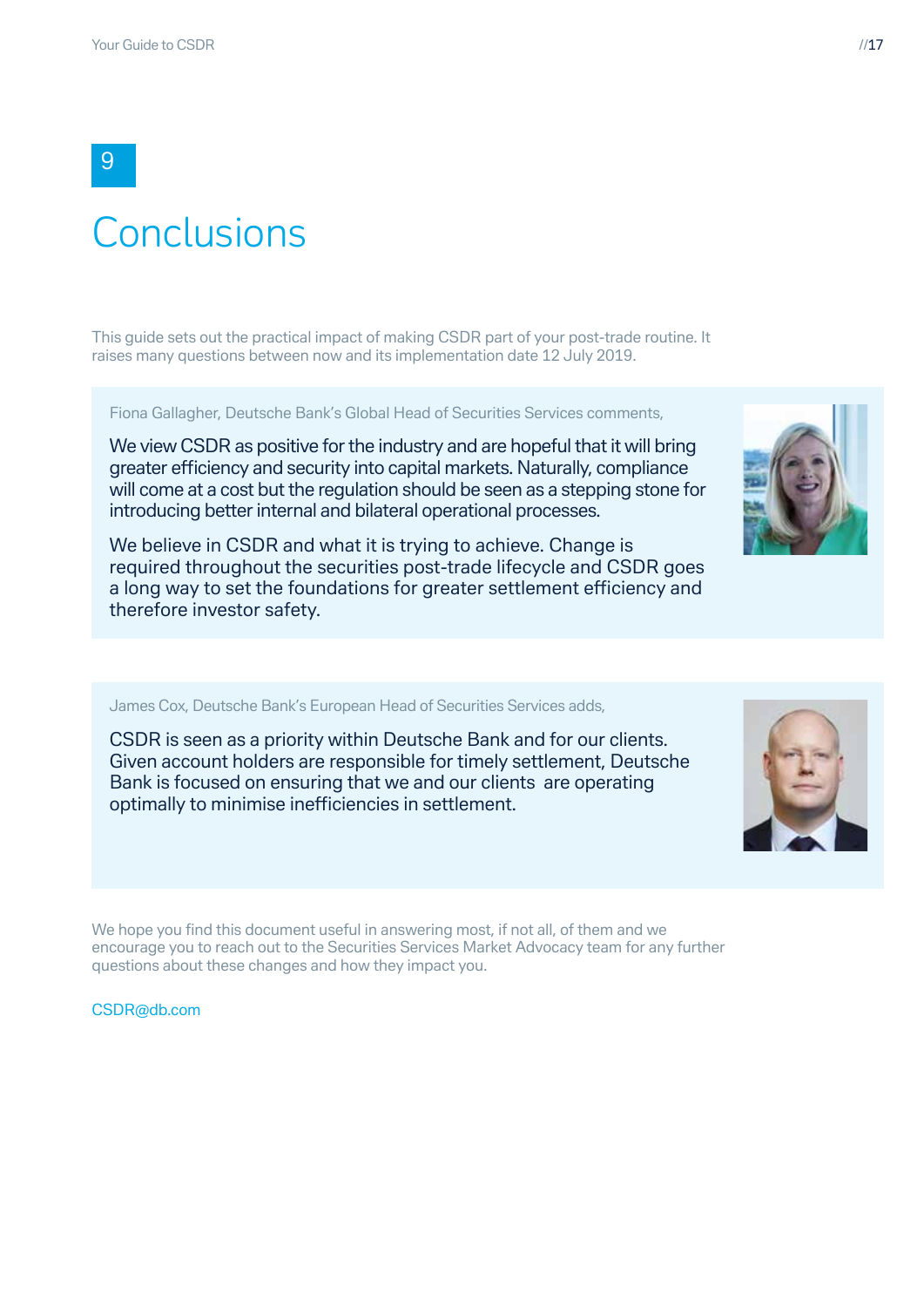# References

### If you would like to read further please find the attached resources:

#### The regulation:

10

[https://eur-lex.europa.eu/legal-content/EN/TXT/?qid=1539251798323&uri=CELEX:3201](https://eur-lex.europa.eu/legal-content/EN/TXT/?qid=1539251798323&uri=CELEX:32014R0909) [4R0909](https://eur-lex.europa.eu/legal-content/EN/TXT/?qid=1539251798323&uri=CELEX:32014R0909)

Links to Implementing Technical Standards and Regulatory Technical Standards

#### Settlement Internalisation:

[https://eur-lex.europa.eu/legal-content/EN/TXT/?qid=1535991231187&uri=CELEX:3201](https://eur-lex.europa.eu/legal-content/EN/TXT/?qid=1535991231187&uri=CELEX:32017R0393) [7R0393](https://eur-lex.europa.eu/legal-content/EN/TXT/?qid=1535991231187&uri=CELEX:32017R0393)

[https://eur-lex.europa.eu/legal-content/EN/TXT/?qid=1535991231187&uri=CELEX:3201](https://eur-lex.europa.eu/legal-content/EN/TXT/?qid=1535991231187&uri=CELEX:32017R0391) [7R0391](https://eur-lex.europa.eu/legal-content/EN/TXT/?qid=1535991231187&uri=CELEX:32017R0391)

#### Settlement Discipline

https://eur-lex.europa.eu/legal-content/EN/TXT/PDF/?uri=CELEX:32018R1229&from=EN

#### ESMA guidelines on internalised settlement:

[https://www.esma.europa.eu/press-news/esma-news/esma-finalises-guidelines-how-report](https://www.esma.europa.eu/press-news/esma-news/esma-finalises-guidelines-how-report-internalised-settlement)[internalised-settlement](https://www.esma.europa.eu/press-news/esma-news/esma-finalises-guidelines-how-report-internalised-settlement)

#### Link to ESMA Q&A:

[https://www.esma.europa.eu/sites/default/files/library/esma70-708036281-2\\_csdr\\_qas.pdf](https://www.esma.europa.eu/sites/default/files/library/esma70-708036281-2_csdr_qas.pdf)

### EPTF Report:

[https://ec.europa.eu/info/publications/170515-eptf-report\\_en](https://ec.europa.eu/info/publications/170515-eptf-report_en)